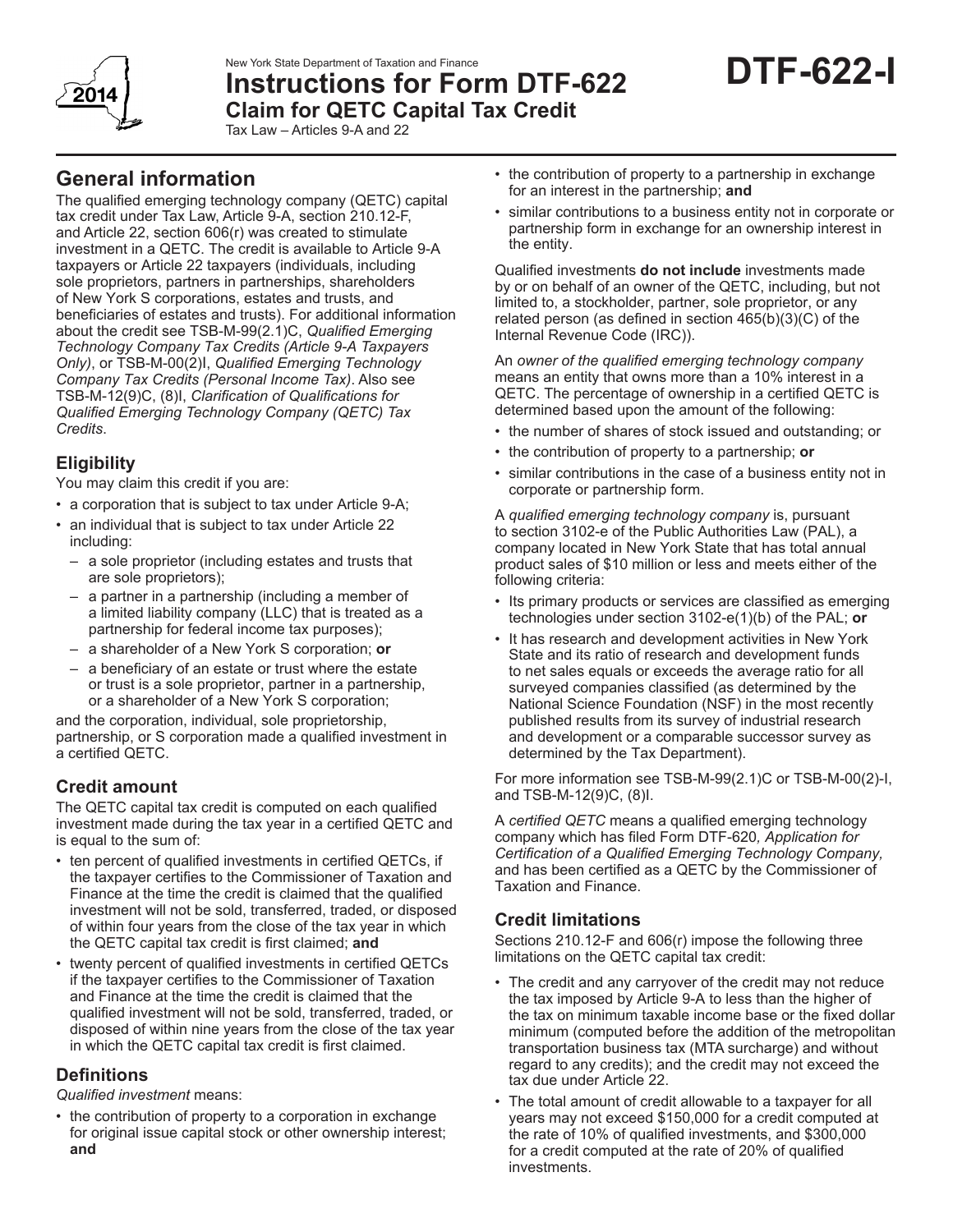• The credit and any carryover of the credit may not exceed 50% of the tax imposed by Article 9-A section 209 and Article 22 section 601 without regard to any credit.

This credit is not refundable. However, any amount of credit or carryover of credit not deductible in the current tax year may be carried over and deducted from the tax in succeeding tax years.

### **Recapture of credit**

If a taxpayer sells, transfers, or otherwise disposes of corporate stock, a partnership interest, or other ownership interest arising from the making of a qualified investment, or if an investment is recovered by the taxpayer that was the basis for the allowance of the QETC capital tax credit, and the disposal or recovery occurs during the tax year or within 48 months (for a credit at the rate of 10% of qualified investments), or 108 months (for a credit at the rate of 20% of qualified investments) from the close of the tax year when the credit was allowed, the taxpayer must add back to the tax in the tax year of the disposition or recovery, the required portion of the credit originally allowed. For more information, see Schedule C instructions.

**Combined filers** – A taxpayer filing as a member of a combined group is allowed to claim the credit. The credit is computed on a separate basis in Schedule A, Part 1 and Part 2**,** and applied against the combined tax.

# **Line instructions**

See the instructions for your tax return for the *Privacy notification* or if you need help contacting the Tax Department.

**Individuals (including sole proprietors) and fiduciaries:** Complete Schedule A, Schedule B, and Schedule D. If applicable, also complete Schedule C.

**New York S corporations and partnerships:** Complete Schedule A. Transfer the total of lines 3 and 6 (and, if applicable, line A) as follows:

- **• New York S corporations:** Enter the total on Form CT-34-SH and provide your shareholders with their pro rata share of this amount.
- **• Partnerships:** Enter the total and code *622* on Form IT-204, line 147, and provide the partners with their pro rata share of this amount.
- **Tiered partnerships:** Complete line A only. If you are also claiming a credit on line 3 or line 6, see the *New York S corporations and partnerships* instructions. If you are **not** claiming a credit on line 3 or line 6, enter the line A amount and code *622* on Form IT-204, line 147.

If you have a recapture of the QETC capital tax credit, complete Schedule C and transfer the amount on line 22 as follows:

- **• New York S corporations:** Enter the line 22 amount on Form CT-34-SH and provide your shareholders with their pro rata share of the recapture.
- **• Partnerships:** Enter the line 22 amount and code *622* on Form IT-204, line 148, and provide the partners with their pro rata share of the recapture.

**A married couple in a business enterprise that made an IRC 761(f) election to file two federal Schedule C forms instead of a partnership return:** If you file jointly, compute your credit amount as if you were filing one federal Schedule C for the business (enter the total of all applicable amounts from both federal Schedule C forms). Complete Schedule A, Schedule B, and Schedule D. If applicable, also complete Schedule C.

#### **Partners (including corporate partners), shareholders of New York S corporations, and beneficiaries of estates and trusts:** Complete line A, Schedule B, and Schedule D.

**Corporations:** Complete Schedule A, Schedule B, and Schedule D. If applicable, also complete Schedule C.

**Note:** If more than one of the above applies to you, complete all appropriate schedules on one Form DTF-622.

#### **Line A**

If you are claiming a credit from more than one partnership, New York S corporation, or trust, combine all amounts on Line A and submit a list showing a breakdown of the amounts and the name and identification number of each entity.

### **Schedule A – Computation of credit**

#### **Part 1 – Computation of credit for qualified investments to be held four years**

#### **Line 3**

**Fiduciaries:** Provide the beneficiaries with their proportionate share of the credit. The proportionate share of the credit should be based on the division of each beneficiary's share of the income from the estate or trust.

#### **Part 2 – Computation of credit for qualified investments to be held nine years**

#### **Line 6**

**Fiduciaries:** Provide the beneficiaries with their proportionate share of the credit. The proportionate share of the credit should be based on the division of each beneficiary's share of the income from the estate or trust.

#### **Schedule B – Limitations of QETC capital tax credit**

#### **Part 1 – Fifty percent limitation**

**Line 7 – Article 9‑A taxpayers:** Enter the tax due before credits from Form CT‑3 or Form CT‑3‑A.

**Article 22 taxpayers:** If you file Form IT‑201, enter the total of your tax from line 39 **and** Form IT‑230-I, Worksheet A, line 1, reduced by any resident credit and accumulation distribution credit. If you file Form IT‑203, enter the total of your tax from line 46 **and** Form IT‑203‑ATT, line 18, reduced by any resident credit and accumulation distribution credit. Resident filers of Form IT‑205, enter the tax from line 8, reduced by any resident credit or accumulation distribution credit. Nonresident or part-year resident filers of Form IT‑205, enter the tax from line 9, reduced by any resident credit or accumulation distribution credit.

#### **Part 2 – \$150,000/\$300,000 limitation**

**Line 10 – Article 22 taxpayers:** The total amount of credit allowable to a taxpayer for all years may not exceed \$150,000 for a credit computed at the rate of 10% of qualified investments, and \$300,000 for a credit computed at the rate of 20% of qualified investments. However, if a married couple is required to file separate New York State returns, the \$150,000 limitation is reduced to \$75,000 and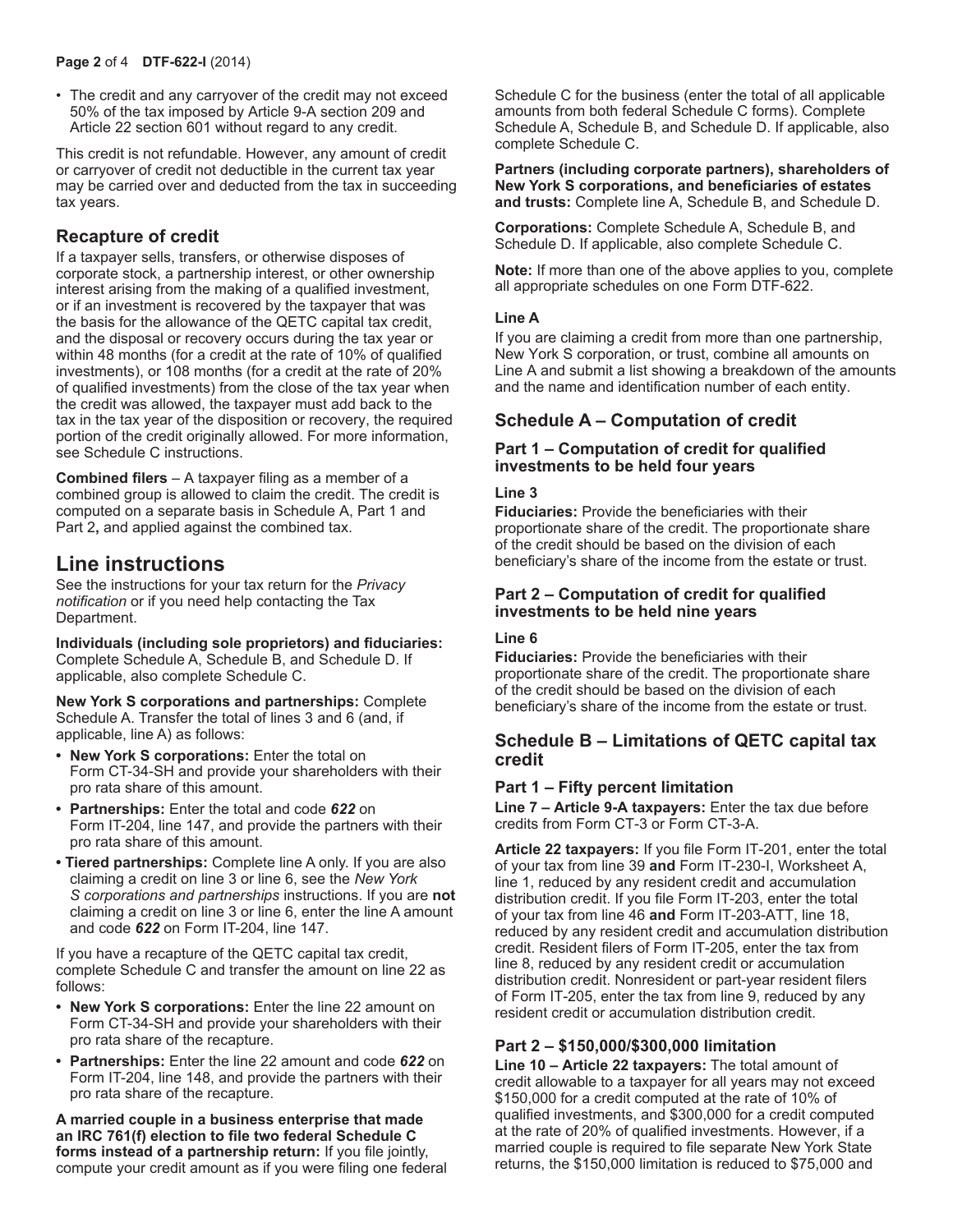the \$300,000 limitation is reduced to \$150,000, unless the taxpayer's spouse has no credit allowable for the tax year which ends with or within the taxpayer's tax year.

In the case of an estate or trust, the \$150,000 limitation and \$300,000 limitation of the credit is reduced to an amount which bears the same ratio to \$150,000 and an amount which bears the same ratio to \$300,000 as the portion of the income of the estate or trust that is not allocated to beneficiaries bears to the total income of the estate or trust.

**Line 12 –** Subtract line 11 from line 9, or, if it applies, from line 10. The result represents the amount of credit that may still be claimed in each category.

#### **Line 13**

**Column A –** Add the amount on line A attributable to qualified investments to be held 4 years, if any, to the amount on line 3. Enter the smaller of this total or the line 12, column A amount on line 13, column A.

**Column B –** Add the amount on line A attributable to qualified investments to be held 9 years, if any, to the amount on line 6. Enter the smaller of this total or the line 12, column B amount on line 13, column B.

#### **Part 3 – Credit limitation**

#### **Line 15**

**Article 9-A filers:** Enter the tax from the appropriate form, plus any net recaptured credits:

- Form CT-3 Enter the amount from line 78.
- Form CT-3-A Enter the amount from line 77.

#### **Article 22 filers:**

- Form IT-201 Enter the tax from Form IT-201, line 39, plus any amount from Form IT-201-ATT, line 21.
- Form IT-203 Enter the tax from Form IT-203, line 46, plus any amount from Form IT-203-ATT, line 20.
- Form IT-205 Enter the tax from Form IT-205, line 8 (for residents) or line 9 (for nonresidents), **plus** any credits shown on line 1 of the *Addbacks worksheet*, in the instructions for Form IT-205, line 12.

**Line 16 –** Enter the total amount of any other credits used against the current year's tax. Certain credits must be applied before the QETC capital tax credit. Corporation tax filers, refer to your franchise tax return or Form CT-600, *Ordering of Corporation Tax Credits*, to determine the order of credits that apply.

If you are included in a combined return, include any amount of tax credits being claimed by other members of the combined group, including the QETC capital tax credit, that you wish to apply before your QETC capital tax credit.

**Article 22 filers:** If you are applying any credits against the tax before this credit, enter those amounts on this line:

When applying credits, use the following rules:

- First apply any household credit.
- Next apply any credits that cannot be carried over or refunded.
- Then apply any credits that can be carried over for a limited duration.
- Then apply any credits that can be carried over for an unlimited duration.
- Apply refundable credits last.

#### **Line 18**

**Article 9-A filers:** Enter the amount from Form CT-3, line 81, or Form CT-3-A, line 80.

**Article 22 filers:** Enter *0*.

### **Schedule C – Recapture of credit**

#### **Part 1 – Recapture of credit for qualified investments to be held four years**

If a taxpayer sells, transfers, or otherwise disposes of corporate stock, a partnership interest, or other ownership interest arising from the making of a qualified investment, or if an investment is recovered by the taxpayer that was the basis for the allowance of the QETC capital tax credit, and the disposal or recovery occurs during the tax year or within 48 months from the close of the tax year when the credit was allowed, the taxpayer must add back to the tax in the tax year of the disposition or recovery, the required portion of the credit originally allowed.

**Column C –** For recapture purposes, the amount of the credit to be added back must be the portion of the credit attributable to the qualified investment disposed of, or the investment recovered, multiplied by the following percentage:

- 100%, if the disposition or recovery occurs within the tax year in which the credit is allowed, or within 12 months of the end of that tax year;
- 75%, if the disposition or recovery occurs more than 12 months, but not more than 24 months, after the end of the tax year in which the credit was allowed;
- 50%, if the disposition or recovery occurs more than 24 months, but not more than 36 months, after the end of the tax year in which the credit was allowed; or
- 25%, if the disposition or recovery occurs more than 36 months, but not more than 48 months, after the end of the tax year in which the credit was allowed.

#### **Part 2 – Recapture of credit for qualified investments to be held nine years**

If a taxpayer sells, transfers, or otherwise disposes of corporate stock, a partnership interest, or other ownership interest arising from the making of a qualified investment, or if an investment is recovered by the taxpayer that was the basis for the allowance of the QETC capital tax credit, and the disposal or recovery occurs during the tax year or within 108 months from the close of the tax year when the credit was allowed, the taxpayer must add back to the tax in the tax year of the disposition or recovery, the required portion of the credit originally allowed.

**Column C –** For recapture purposes, the amount of the credit to be added back must be the portion of the credit attributable to the qualified investment disposed of, or the investment recovered, multiplied by the following percentage:

- 100%, if the disposition or recovery occurs within the tax year in which the credit is allowed, or within 12 months of the end of that tax year;
- 80%, if the disposition or recovery occurs more than 12 months, but not more than 48 months, after the end of the tax year in which the credit was allowed;